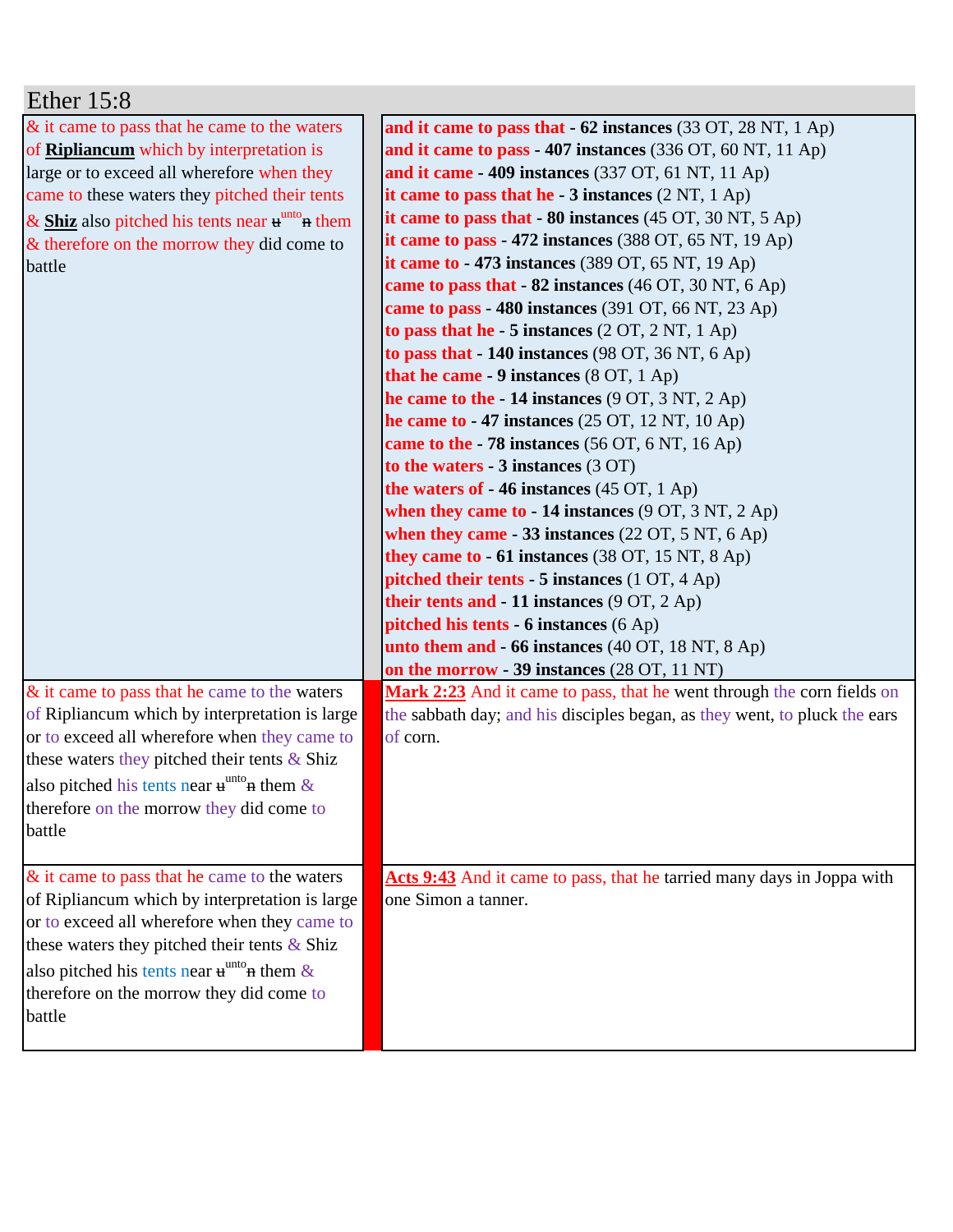| $&$ it came to pass that he came to the waters<br>of Ripliancum which by interpretation is large<br>or to exceed all wherefore when they came to<br>these waters they pitched their tents & Shiz<br>also pitched his tents near $\mathbf{u}^{\text{unto}}$ at them &<br>therefore on the morrow they did come to<br>battle       | Genesis 24:30 And it came to pass, when he saw the earring and<br>bracelets upon his sister's hands, and when he heard the words of<br>Rebekah his sister, saying, Thus spake the man unto me; that he came<br>unto the man; and, behold, he stood by the camels at the well. |
|----------------------------------------------------------------------------------------------------------------------------------------------------------------------------------------------------------------------------------------------------------------------------------------------------------------------------------|-------------------------------------------------------------------------------------------------------------------------------------------------------------------------------------------------------------------------------------------------------------------------------|
| $\&$ it came to pass that he came to the waters<br>of Ripliancum which by interpretation is large<br>or to exceed all wherefore when they came to<br>these waters they pitched their tents & Shiz<br>also pitched his tents near $\mathbf{u}^{\text{unto}}$ at them &<br>therefore on the morrow they did come to<br>battle      | Luke 6:6 And it came to pass also on another sabbath, that he entered<br>into the synagogue and taught: and there was a man whose right hand<br>was withered.                                                                                                                 |
| & it came to pass that he came to the waters<br>of Ripliancum which by interpretation is large<br>or to exceed all wherefore when they came to<br>these waters they pitched their tents & Shiz<br>also pitched his tents near $\mathbf{u}^{\text{unto}}$ at them &<br>therefore on the morrow they did come to<br>battle         | 2 Samuel 3:25 Thou knowest Abner the son of Ner, that he came to<br>deceive thee, and to know thy going out and thy coming in, and to know<br>all that thou doest.                                                                                                            |
| & it came to pass that he came to the waters<br>of Ripliancum which by interpretation is large<br>or to exceed all wherefore when they came to<br>these waters they pitched their tents $&$ Shiz<br>also pitched his tents near $\mathbf{u}^{\text{unto}}$ them &<br>therefore on the morrow they did come to<br>battle          | <b>1 Kings 13:10</b> So he went another way, and returned not by the way that<br>he came to Bethel.                                                                                                                                                                           |
| $\&$ it came to pass that he came to the waters<br>of Ripliancum which by interpretation is large<br>or to exceed all wherefore when they came to<br>these waters they pitched their tents $&$ Shiz<br>also pitched his tents near $\mathbf{u}^{\text{unto}}$ at them $\&$<br>therefore on the morrow they did come to<br>battle | <b>Ezekiel 47:19</b> And the south side southward, from Tamar even to the<br>waters of strife in Kadesh, the river to the great sea. And this is the south<br>side southward.                                                                                                 |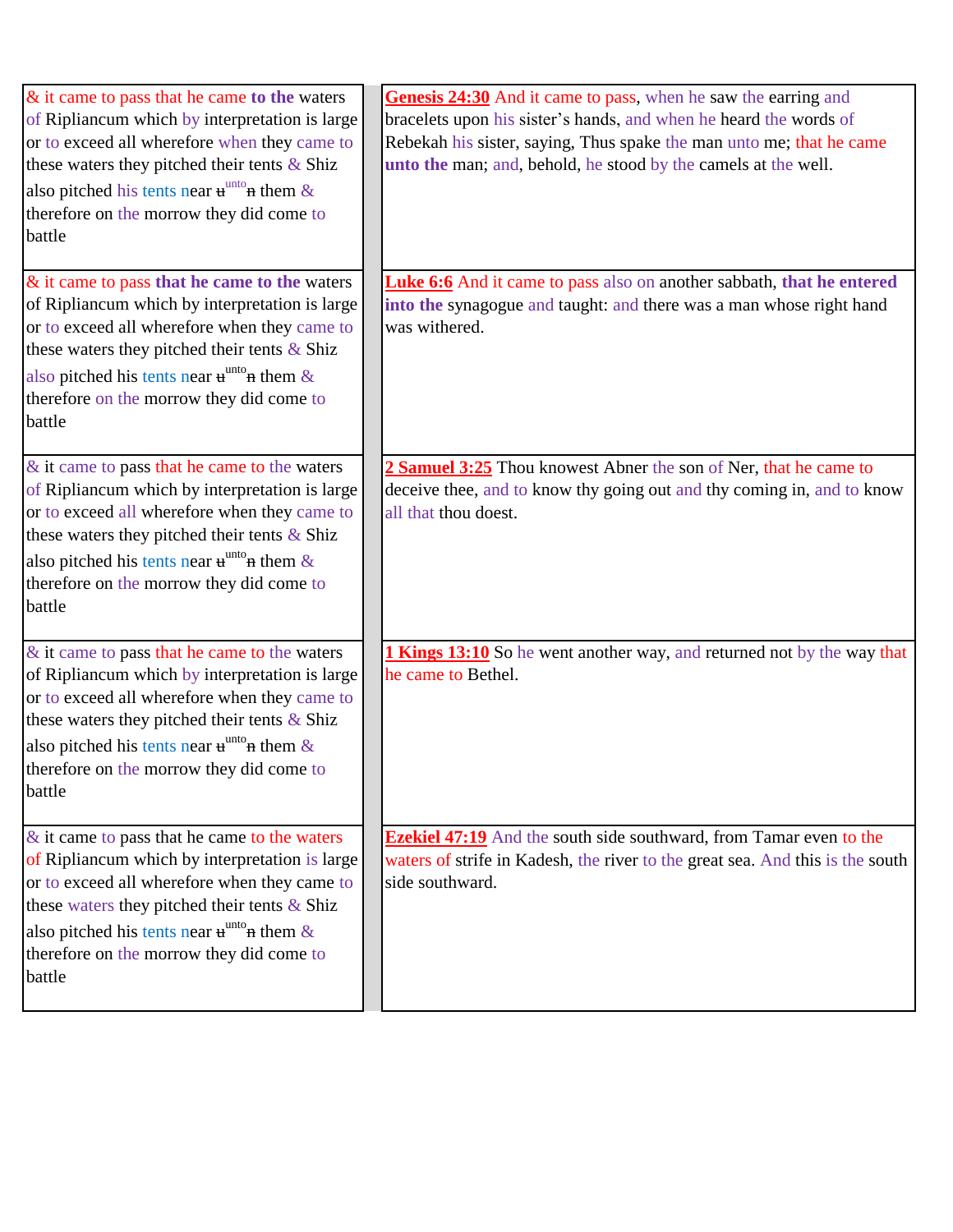| $\&$ it came to pass that he came to the waters<br>of Ripliancum which by interpretation is large<br>or to exceed all wherefore when they came to<br>these waters they pitched their tents & Shiz<br>also pitched his tents near $\mathbf{u}^{\text{unto}}$ at them &<br>therefore on the morrow they did come to<br>battle | Acts 9:36 Now there was at Joppa a certain disciple named Tabitha,<br>which by interpretation is called Dorcas: this woman was full of good<br>works and almsdeeds which she did.                                                                                               |
|-----------------------------------------------------------------------------------------------------------------------------------------------------------------------------------------------------------------------------------------------------------------------------------------------------------------------------|---------------------------------------------------------------------------------------------------------------------------------------------------------------------------------------------------------------------------------------------------------------------------------|
| $\&$ it came to pass that he came to the waters<br>of Ripliancum which by interpretation is large<br>or to exceed all wherefore when they came to<br>these waters they pitched their tents $&$ Shiz<br>also pitched his tents near $\mathbf{u}^{\text{unto}}$ them &<br>therefore on the morrow they did come to<br>battle  | Genesis 37:18 And when they saw him afar off, even before he came<br>near unto them, they conspired against him to slay him.                                                                                                                                                    |
| $\&$ it came to pass that he came to the waters<br>of Ripliancum which by interpretation is large<br>or to exceed all wherefore when they came to<br>these waters they pitched their tents & Shiz<br>also pitched his tents near $\mathbf{u}^{\text{unto}}$ them &<br>therefore on the morrow they did come to<br>battle    | 2 Maccabees 14:16 So at the commandment of the captain they removed<br>straightways from thence, and came near unto them at the town of<br>Dessau.                                                                                                                              |
| & it came to pass that he came to the waters<br>of Ripliancum which by interpretation is large<br>or to exceed all wherefore when they came to<br>these waters they pitched their tents & Shiz<br>also pitched his tents near $\mathbf{u}^{\text{unto}}$ at them &<br>therefore on the morrow they did come to<br>battle    | 2 Maccabees 8:36 Thus he, that took upon him to make good to the<br>Romans their tribute by means of captives in Jerusalem, told abroad, that<br>the Jews had God to fight for them, and therefore they could not be hurt,<br>because they followed the laws that he gave them. |
| $\&$ it came to pass that he came to the waters<br>of Ripliancum which by interpretation is large<br>or to exceed all wherefore when they came to<br>these waters they pitched their tents & Shiz<br>also pitched his tents near $\mathbf{u}^{\text{unto}}$ them &<br>therefore on the morrow they did come to<br>battle    | Acts 23:32 On the morrow they left the horsemen to go with him, and<br>returned to the castle:                                                                                                                                                                                  |